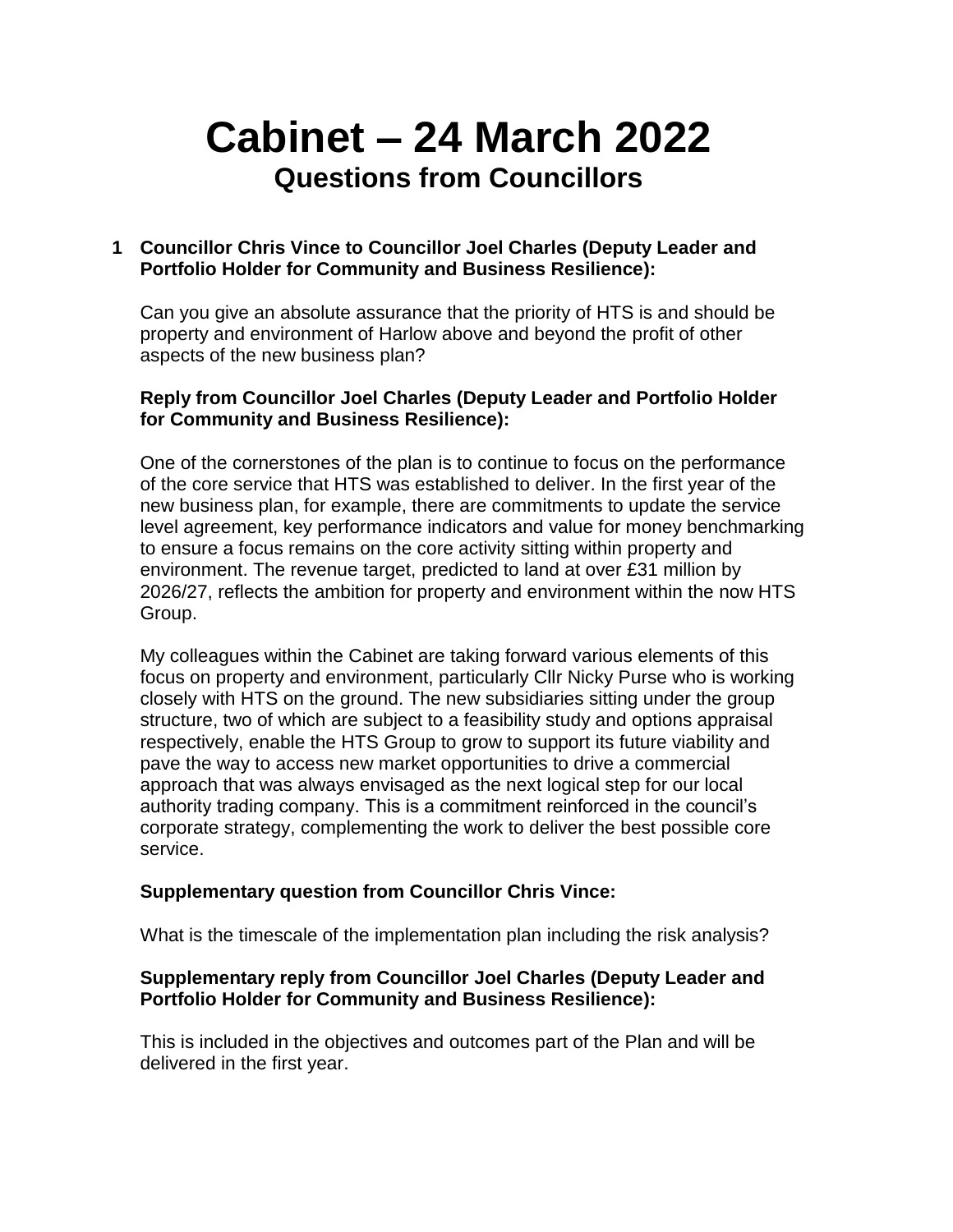#### **2 Councillor Tony Durcan to Councillor Russell Perrin (Leader of the Council):**

As your aware following the evidence provided at the Hertfordshire County Council health scrutiny committee its now clear that there is no current agreed funding for the design and development of a new PAH.

Could you explain your understanding of the situation?

Whist the MP and your own cabinet members have indicated that funding had been agreed could we ask you to facilitate an urgent meeting to understand what is fact and what is fiction, with key partners including the political leadership from each party?

#### **Reply from Councillor Russell Perrin (Leader of the Council):**

We have received no correspondence from the Department for Health to contradict the Government's recent detailed announcement about Harlow's new hospital as part of their "Levelling Up White Paper". The announcement stated that "a new integrated, high-tech healthcare campus will replace the ageing Princess Alexandra Hospital. As such we continue to be one of the 8 pathfinder hospitals as part of the national new hospital programme (NHP).

The NHP is working to secure a clear funding settlement from HM Treasury through a complete new hospital programme business case that supports the 48 new hospital schemes planned for 2030.

Our understanding is that the NHP is making the case for an increased level of investment, sufficient to enable preferred options to be delivered across all pathfinder schemes and all other schemes.

This is aligned with a review by the NHP of the minimum standards required (for example including the percentage of single rooms and the amount of digital investment required). Detailed costs for the outline business case cannot be finalised until final guidance on minimum standards has been received.

It is clear that the cost of delivering a new a new integrated, high-tech healthcare campus on a greenfield site, including digital investment and investment in net zero carbon technology, significantly exceeds the original indicative allocations announced in 2019 (£350m).

We understand that the NHP programme business case will be presented to HM Treasury at the end of the spring.

#### **Supplementary question from Councillor Tony Durcan:**

Will you facilitate a meeting?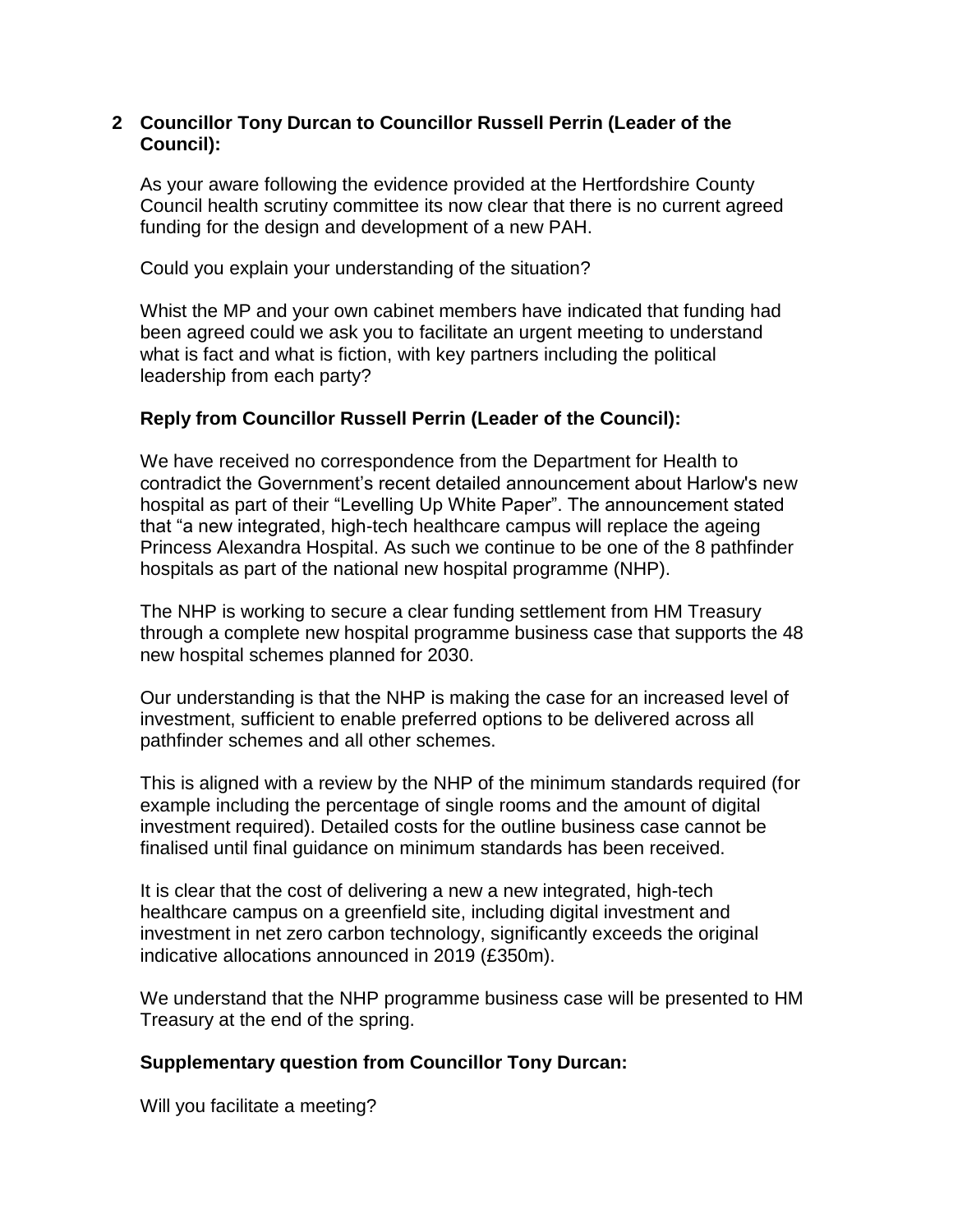#### **Supplementary reply from Councillor Russell Perrin (Leader of the Council):**

When there is more information available a meeting can be arranged?

# **3 Councillor David Carter to Councillor Dan Swords (Portfolio Holder for Regeneration):**

I understand the cabinet member for regeneration has announced a new house building programme that we will see tonight. I want to know whether any more money will be wasted on consultancy plans and fees that lead to nothing and if these schemes will actually be delivered and not just left on the shelf as they have been in the past?

# **Reply from Councillor Dan Swords (Portfolio Holder for Regeneration):**

Thank you for your question.

The New House Building Programme (NHBP) we are setting out tonight will not only deliver hundreds of new council homes for Harlow families, but it radically overhauls the way that the council goes through the process of housebuilding.

As set out in the report, a new three-stage process will ensure value for money is at the forefront of every decision. At all three stages, both myself and the Director of Strategic Growth and Regeneration must sign off formal reports setting out in depth detail of the scheme and its ambitions.

This comes of top of a dedicated section in the report about value for money. This follows an internal review when it came to light that £1.13 million had been spent by the former Cabinet Member for Regeneration on housebuilding projects that never happened.

The NHBP also focuses on delivery.

The 2021 Scrutiny Report into housebuilding highlighted the litany of failures in the process. I will not go through those well-versed issues, but this report addresses them all.

The new process will ensure that never again will £450,000 be spent on designs, plans and consultant's fees only to discover a water main under the site.

It goes further and makes clear that there will be absolute transparency and accountability at every stage.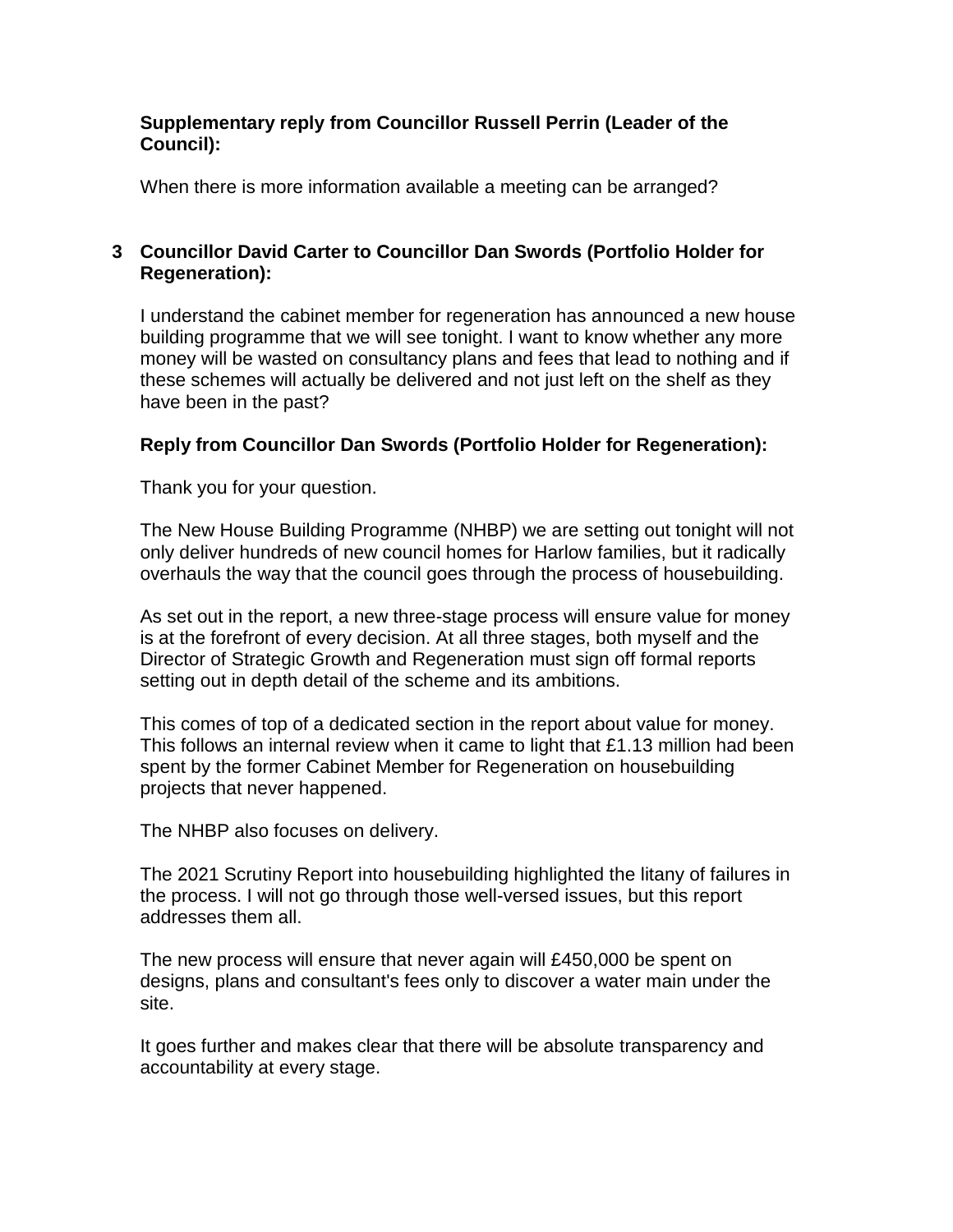And finally, it shows how we will be on site building new council homes for Harlow families within months.

So, no schemes will be left on the shelf. Never again will taxpayers money wasted and yes, we are delivering hundreds of new council homes for Harlow families.

### **Supplementary question from Councillor David Carter:**

What types of dwellings will be built at Sherards House?

## **Supplementary reply from Councillor Dan Swords (Portfolio Holder for Regeneration):**

Mixed dwellings.

## **4 Councillor David Carter to Councillor Dan Swords (Portfolio Holder for Regeneration):**

For many years people have promised to do something about the Town Centre. I see that a new three-part plan has been announced, but when will we see action? Not just more plans, but actual construction work.

# **Reply from Councillor Dan Swords (Portfolio Holder for Regeneration):**

Our new three-step plan to regenerate the town centre is a crystal-clear roadmap to the future we want to see. A future in which Harlow is one of the best towns to shop, eat, drink, entertain and enjoy leisure.

Tonight, we will be passing the first step in that roadmap with the first ever planning framework for the town centre.

This cannot be understated, it arms our planning department with powers they did not previously have to safeguard our town centre, as they liberation that has been so long overdue – proper regeneration - steps forward.

As the three steps set out, there will be no more dither and delay. We are getting on with the job of regenerating our town centre and construction work will be underway in parts of the town centre within the next financial year.

This will be followed by much greater construction work as set out in step three of the plan.

I also just want to address one final point, I have read back through nearly fourteen years' worth of press reports about the town centre – dating back to